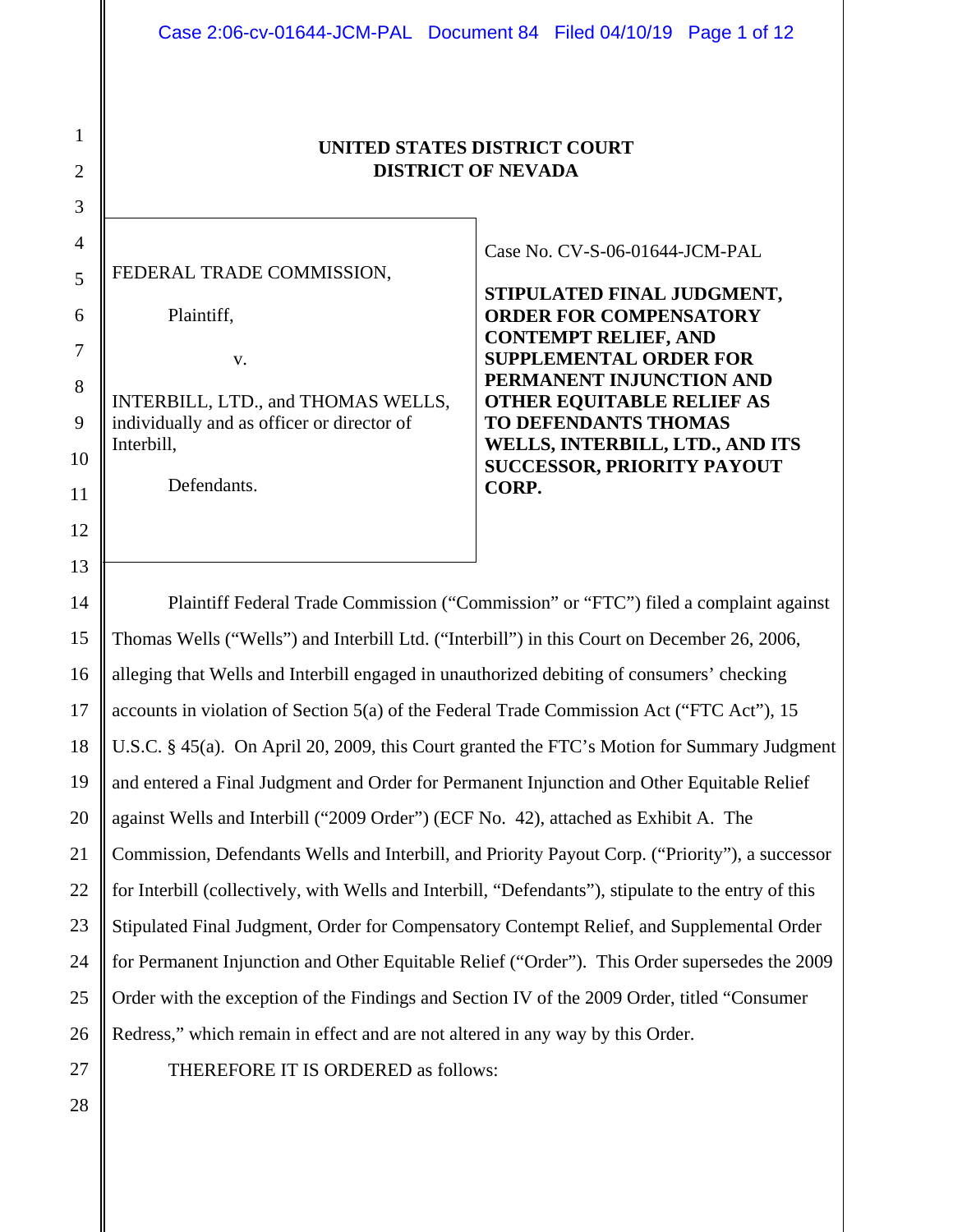#### **FINDINGS**

1. This Court has jurisdiction over this matter.

2. The FTC alleges that Defendants have violated the 2009 Order by providing and procuring payment processing for merchant-clients engaged in fraud, failing to conduct a reasonable investigation of prospective merchant-clients, and failing to monitor merchantclients' transaction activity to ensure that the client is not engaged in practices that are deceptive, unfair, or abusive within the meaning of Section 5 of the FTC Act or the Telemarketing Sales Rule ("TSR"), 16 C.F.R. § 310.

3. For purposes of any proceeding in which the FTC is a party, Defendants Wells, Interbill, and Priority do not contest that the FTC could submit sufficient evidence to demonstrate by clear and convincing evidence the following:

a. Wells is the sole owner and officer of Priority, which is the successor to Interbill; b. Defendants worked as a reseller of payment processing services for Allied Wallet, Inc. and Allied Wallet, Ltd. ("Allied") from at least 2005 through the end of 2017; c. while acting as a reseller for Allied, Defendants violated Section I.B of the 2009 Order by processing or taking actions to process payments for merchant-clients, while knowing or consciously avoiding knowing that the merchant-clients' business practices, related to an offer for which Defendants were providing payment processing services, were or were likely to be deceptive or unfair within the meaning of Section 5 of the FTC Act or in violation of the TSR (including in Defendants' processing for the defendants in the following federal enforcement actions: *FTC v. Advertising Strategies, et al.*, No. 2:16-cv-3353 (D. Ariz. filed Oct. 3, 2016) and *FTC v. Stark Law, LLC, et al*., No. 1:16-cv-3463 (N.D. Ill. filed Mar. 21, 2016));

d. while acting as a reseller for Allied, Defendants violated Section II of the 2009 Order by processing payments on behalf of merchant-clients without first engaging in a reasonable investigation of the prospective clients and the offer for which each prospective client requested Defendants' payment processing services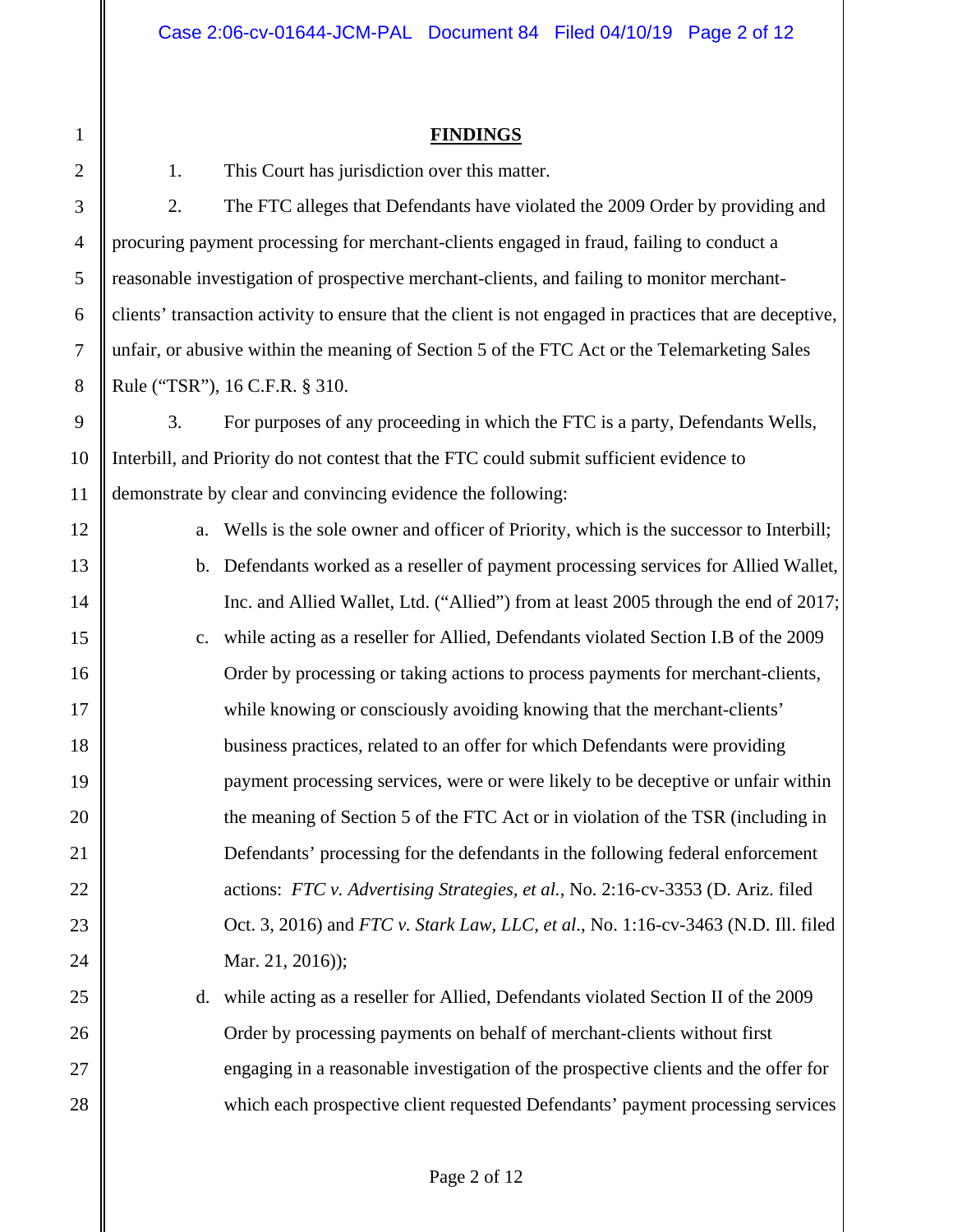| $\mathbf{1}$   |                                                                                                  | to ensure compliance with the FTC Act;                                               |  |
|----------------|--------------------------------------------------------------------------------------------------|--------------------------------------------------------------------------------------|--|
| $\overline{2}$ | e.                                                                                               | while working as a reseller for Allied, Defendants violated Section III of the 2009  |  |
| 3              |                                                                                                  | Order by failing to monitor each merchant-client's transactions to ensure that the   |  |
| 4              |                                                                                                  | client is not engaged in practices that are deceptive, unfair, or abusive within the |  |
| 5              |                                                                                                  | meaning of Section 5 of the FTC Act or the TSR;                                      |  |
| 6              | f.                                                                                               | Defendants violated Section V of the 2009 Order by failing to submit a written       |  |
| 7              |                                                                                                  | acknowledgement of receipt of the 2009 Order;                                        |  |
| 8              | g.                                                                                               | Defendants violated Section VI.B of the 2009 Order by failing to deliver a copy      |  |
| 9              |                                                                                                  | of the Order to employees of Interbill or Priority, who were engaged in providing    |  |
| 10             |                                                                                                  | payment processing services to merchants;                                            |  |
| 11             |                                                                                                  | h. Defendants violated Section VII.C of the 2009 Order by failing to submit a        |  |
| 12             |                                                                                                  | written compliance report to the Commission, sworn under penalty of perjury,         |  |
| 13             |                                                                                                  | setting forth in detail the manner and form in which they complied with the Order;   |  |
| 14             |                                                                                                  | and                                                                                  |  |
| 15             | i.                                                                                               | as a result of Defendants' violative behavior, consumers suffered injury of One      |  |
| 16             |                                                                                                  | Million Eight Hundred Twelve Thousand, Two Hundred and Four Dollars                  |  |
| 17             |                                                                                                  | (\$1,812,204).                                                                       |  |
| 18             | 4.                                                                                               | Defendants waive any claim that they may have under the Equal Access to Justice      |  |
| 19             | Act, 28 U.S.C. § 2412, concerning the prosecution of this action through the date of this Order, |                                                                                      |  |
| 20             | and agree to bear their own costs and attorney fees.                                             |                                                                                      |  |
| 21             | 5.                                                                                               | The parties waive all rights to appeal or otherwise challenge or contest the         |  |
| 22             | validity of this Order.                                                                          |                                                                                      |  |
| 23             |                                                                                                  | <b>DEFINITIONS</b>                                                                   |  |
| 24             |                                                                                                  | For the purposes of this Order, the following definitions apply:                     |  |
| 25             | A.                                                                                               | "Corporate Defendant" means Interbill, Ltd., and any subsidiaries, successors,       |  |
| 26             | or assigns, including Priority Payout Corp.                                                      |                                                                                      |  |
| 27             | <b>B.</b>                                                                                        | "Defendants" means the Corporate Defendant and Thomas Wells, individually or         |  |
| 28             | collectively, or in any combination.                                                             |                                                                                      |  |
|                |                                                                                                  |                                                                                      |  |
|                |                                                                                                  |                                                                                      |  |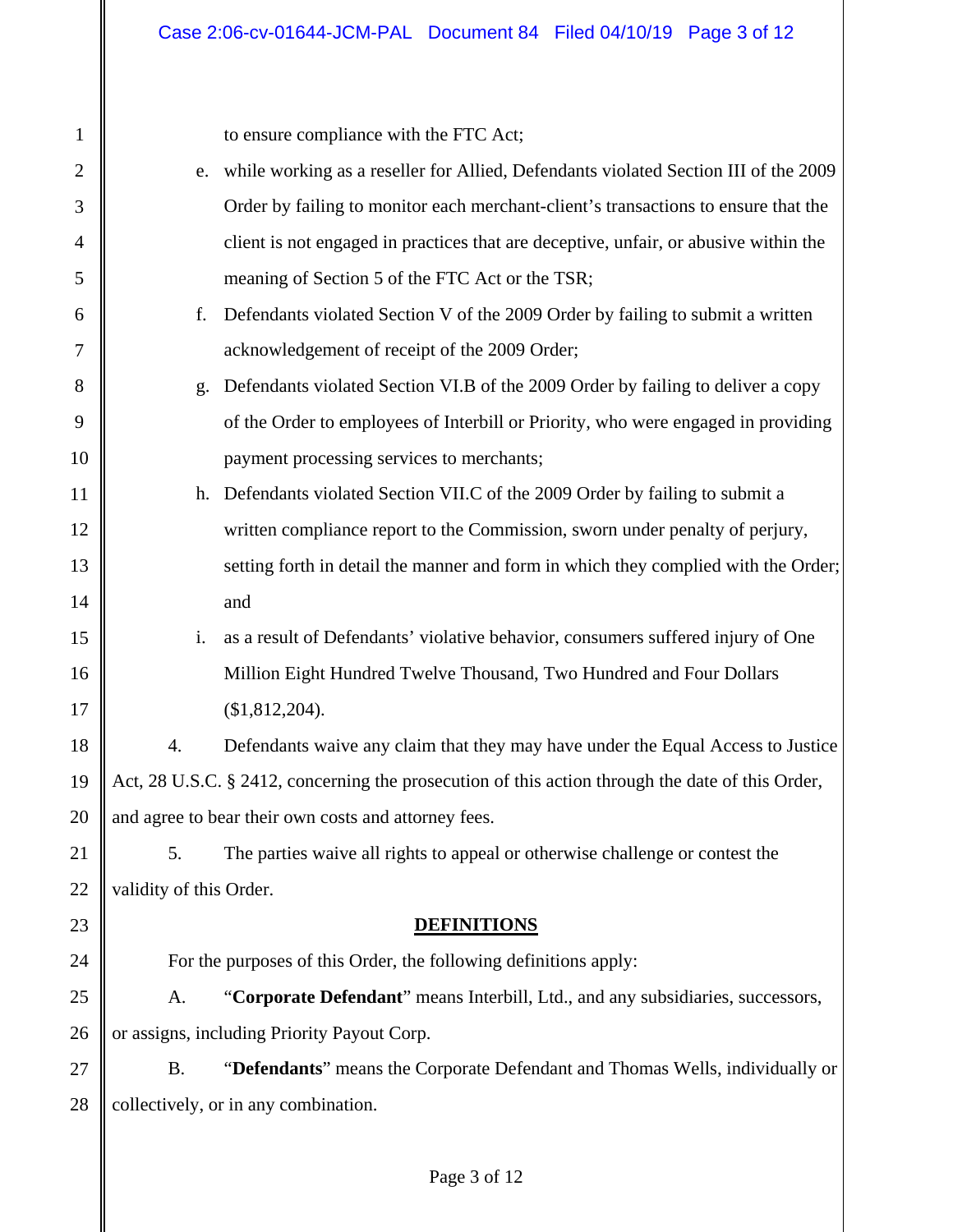C. "**Independent Sales Organization**" or "**ISO**" means any Person that enters into an agreement or contract with a Payment Processor to sell or market Payment Processing services to a merchant.

D. "**Payment Processing**" means providing any Person, directly or indirectly, with the means used to charge or debit accounts through the use of any payment mechanism, including, but not limited to, debit, credit, prepaid, or stored value cards. The means used to charge or debit accounts covered by this definition includes, among other things: (a) reviewing and approving merchant applications for Payment Processing services; (b) providing the means to transmit sales transaction data from merchants to acquiring banks or other financial institutions; (c) clearing, settling, or distributing proceeds of sales transactions from acquiring banks or financial institutions to merchants; and (d) processing chargebacks.

E. "**Payment Processor**" means any Person providing Payment Processing services in connection with another Person's sale of goods or services, or in connection with any charitable donation.

F. "**Person**" means any natural person or any entity, corporation, partnership, or association of persons.

G. "**Sales Agent**" means a Person that matches, arranges, or refers prospective applicants for merchant accounts to a Payment Processor or ISO.

H. "**2009 Order**" means the Final Judgment and Order for Permanent Injunction and Other Equitable Relief (ECF No. 42), entered on April 30, 2009, in *FTC v. Interbill, Ltd., et al*., No. 2:06-CV-01644-JCM-PAL.

#### **ORDER**

# **I. BAN AGAINST PAYMENT PROCESSING OR ACTING AS AN ISO OR SALES AGENT**

IT IS ORDERED that Defendants are permanently restrained and enjoined from directly or indirectly acting as a Payment Processor, ISO, Sales Agent, or an agent or employee of any of the foregoing.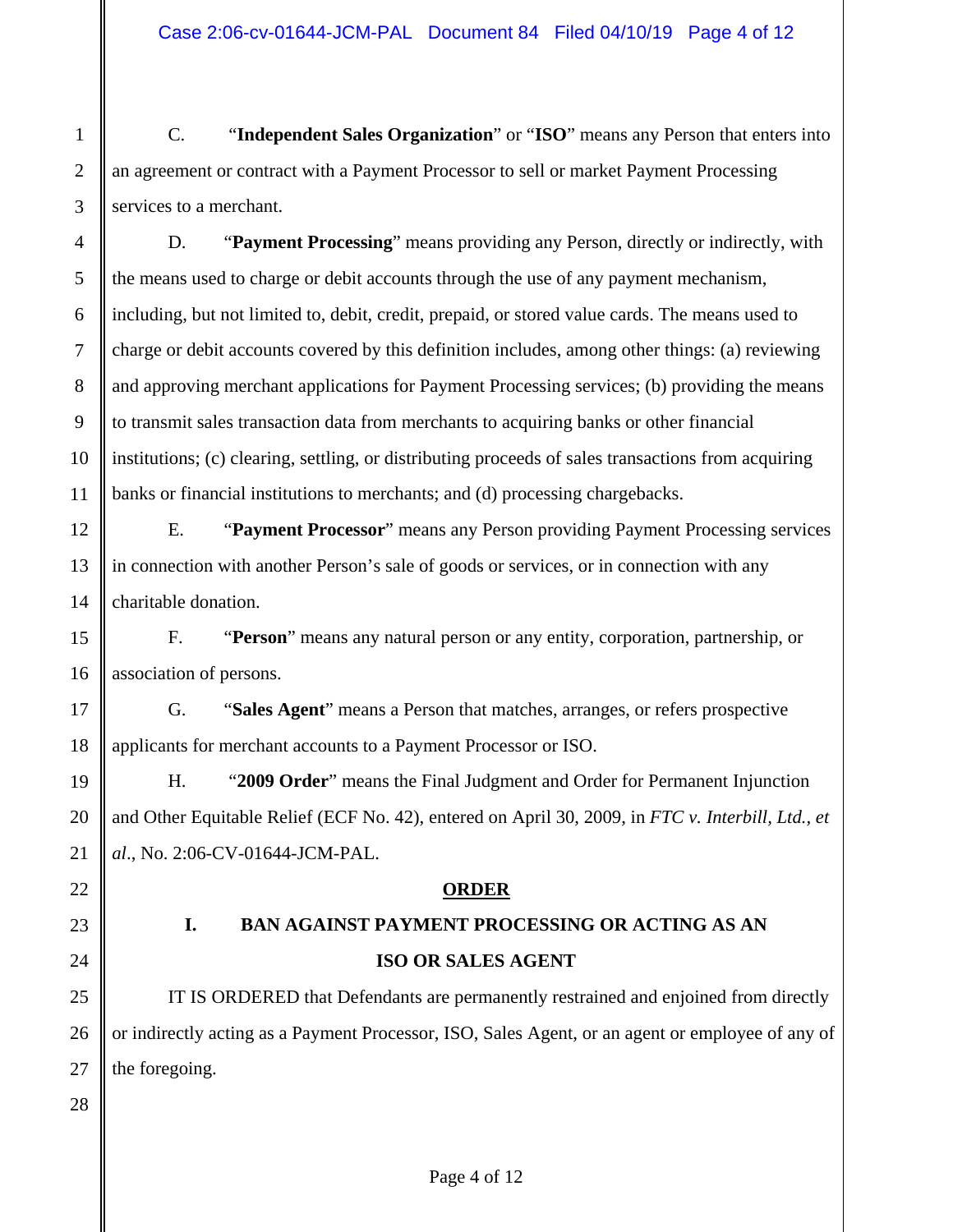#### **II. COMPENSATORY CONTEMPT RELIEF**

IT IS FURTHER ORDERED that judgment in the amount of One Million Eight Hundred Twelve Thousand, Two Hundred and Four Dollars (\$1,812,204) is entered in favor of the Commission against Defendants, jointly and severally, as compensatory contempt relief. Defendants are ordered to pay the FTC this amount immediately upon the entry of this Order.

#### **III. ADDITIONAL MONETARY PROVISIONS**

A. Defendants relinquish dominion and all legal and equitable right, title, and interest in all assets transferred pursuant to this Order and may not seek the return of any assets.

B. Defendants agree that the facts stated in the Findings section, above, and those previously found by the Court in this action, will be taken as true without further proof in any subsequent civil litigation by or on behalf of the Commission, including in a proceeding to enforce its rights to any payment or monetary judgment pursuant to this Order or the 2009 Order, such as a nondischargeability complaint in any bankruptcy case.

C. The facts stated in the Findings section, above, and those previously found by the Court in this action, establish all elements necessary to sustain an action by the Commission pursuant to Section 523(a)(2)(A) of the Bankruptcy Code, 11 U.S.C. § 523(a)(2)(A), and this Order will have collateral estoppel effect for such purposes.

D. Defendants acknowledge that their Taxpayer Identification Numbers (Social Security Numbers or Employer Identification Numbers), which Defendants previously submitted to the Commission, may be used for collecting and reporting on any delinquent amount arising out of this Order or the 2009 Order, in accordance with 31 U.S.C. §7701.

E. All money paid to the Commission pursuant to this Order or the 2009 Order may be deposited into a fund administered by the Commission or its designee to be used for equitable relief, including consumer redress and any attendant expenses for the administration of any redress fund. If a representative of the Commission decides that direct redress to consumers is wholly or partially impracticable or money remains after redress is completed, the Commission may apply any remaining money for such other equitable relief (including consumer information remedies) as it determines to be reasonably related to Defendants' practices alleged in the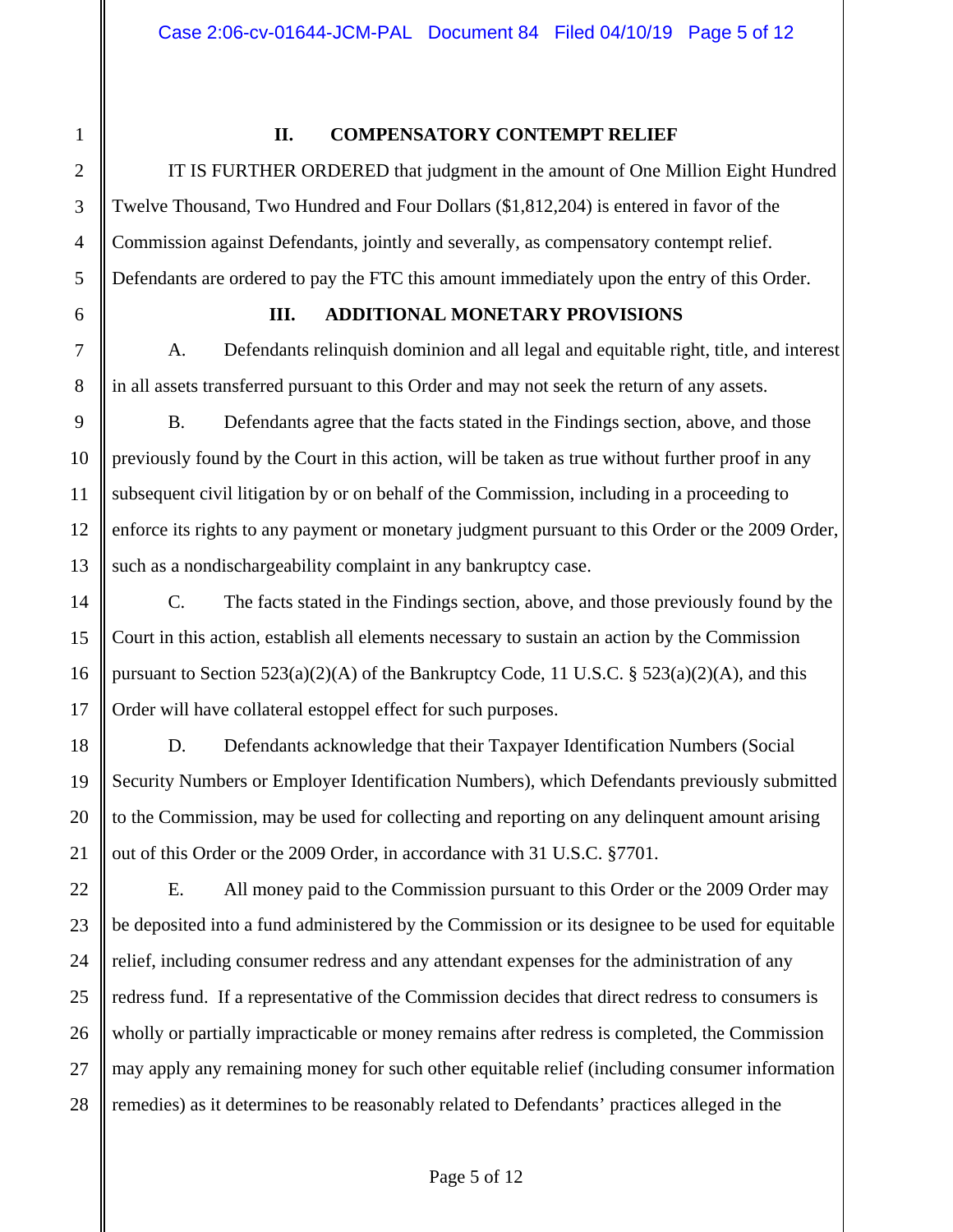Complaint and those described in the Findings section, above. Any money not used for such equitable relief is to be deposited to the U.S. Treasury as disgorgement. Defendants have no right to challenge any actions the Commission or its representatives may take pursuant to this Subsection.

#### **IV. CUSTOMER INFORMATION**

IT IS FURTHER ORDERED that Defendants and Defendants' officers, agents, employees, and attorneys, and all other Persons in active concert or participation with any of them, who receive actual notice of this Order, whether acting directly or indirectly, are permanently restrained and enjoined from directly or indirectly:

A. failing to provide sufficient customer information to enable the Commission to efficiently administer consumer redress. If a representative of the Commission requests in writing any information related to redress, Defendants must provide it, in the form prescribed by the Commission, within 14 days;

B. disclosing, using, or benefitting from customer information, including the name, address, telephone number, email address, social security number, other identifying information, or any data that enables access to a customer's account (including a credit card, bank account, or other financial account), that any Defendant obtained prior to entry of this Order; and

C. failing to destroy such customer information in all forms in their possession, custody, or control within 30 days after entry of this Order.

Provided, however, that customer information need not be disposed of, and may be disclosed, to the extent requested by a government agency or required by law, regulation, or court order.

#### **V. COOPERATION**

IT IS FURTHER ORDERED that Defendants must fully cooperate with representatives of the Commission in this case and in any investigation related to or associated with the transactions or the occurrences that are the subject of the Complaint or the facts in the Findings section, above. Defendants must provide truthful and complete information, evidence, and testimony. Defendant Wells must appear and Corporate Defendant must cause its officers,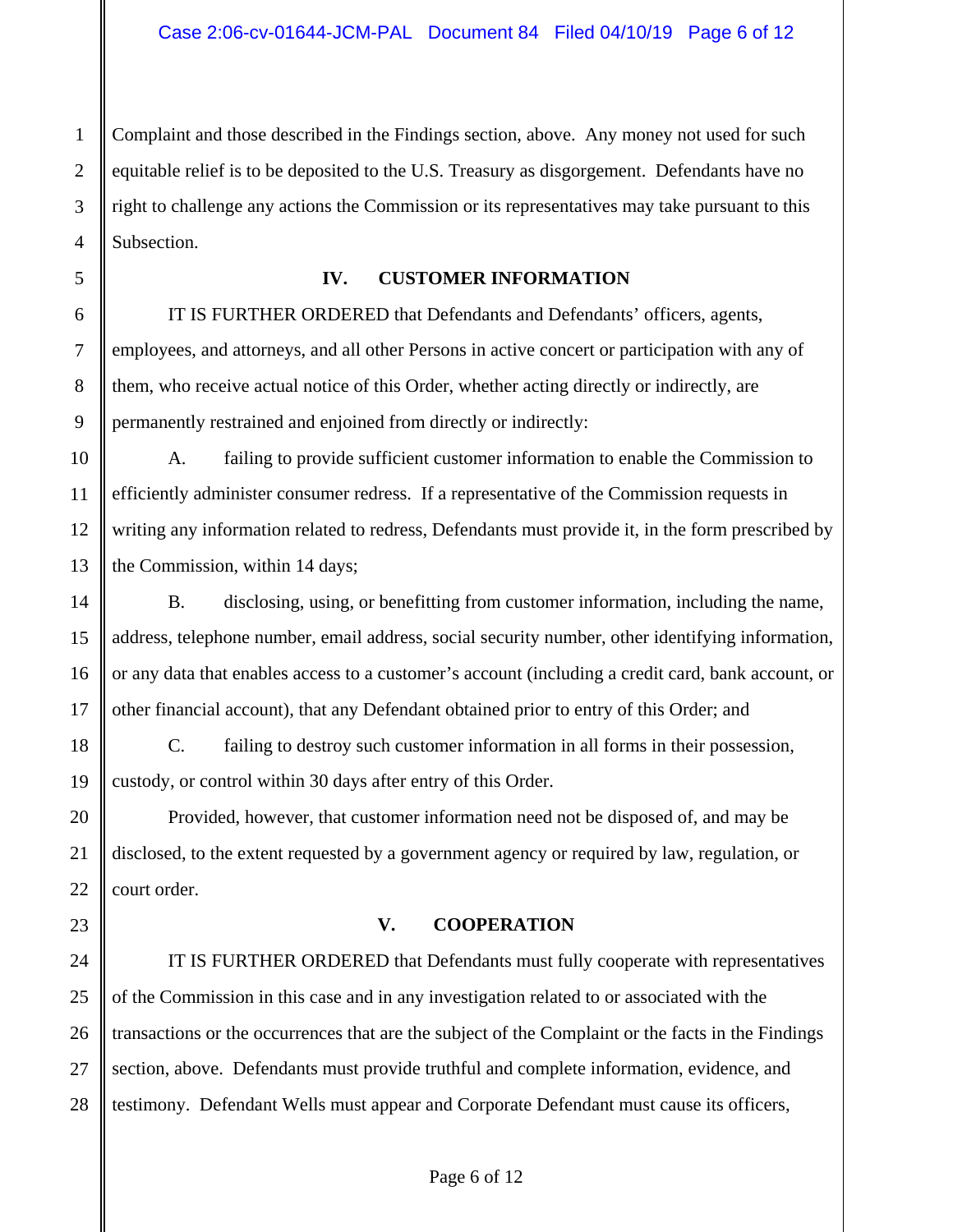employees, representatives, or agents to appear for interviews, discovery, hearings, trials, and any other proceedings that a Commission representative may reasonably request upon 5 days written notice, or other reasonable notice, at such places and times as a Commission representative may designate, without the service of a subpoena. Nothing in this Section V precludes Defendant Wells from invoking his constitutional Fifth Amendment privilege against self-incrimination.

#### **VI. ORDER ACKNOWLEDGMENT**

IT IS FURTHER ORDERED that Defendants obtain acknowledgments of receipt of this Order:

A. Each Defendant, within 7 days of entry of this Order, must submit to the Commission an acknowledgment of receipt of this Order sworn under penalty of perjury.

B. For 20 years after entry of this Order, Defendant Wells for any business that he, individually or collectively with any other Defendants, is the majority owner or controls directly or indirectly, and Corporate Defendant, must deliver a copy of this Order to: (1) all principals, officers, directors, and LLC managers and members; (2) all employees having managerial responsibilities for conduct related to the subject matter of the Order and all agents and representatives who participate in conduct related to the subject matter of the Order; and (3) any business entity resulting from any change in structure as set forth in the Section titled Compliance Reporting. Delivery must occur within 7 days of entry of this Order for current personnel. For all others, delivery must occur before they assume their responsibilities.

C. From each individual or entity to which a Defendant delivered a copy of this Order, that Defendant must obtain, within 30 days, a signed and dated acknowledgment of receipt of this Order.

## 24

1

2

3

4

5

6

7

8

9

10

11

12

13

14

15

16

17

18

19

20

21

22

23

25

26

27

#### **VII. COMPLIANCE REPORTING**

IT IS FURTHER ORDERED that Defendants make timely submissions to the Commission:

 28 A. One year after entry of this Order, each Defendant must submit a compliance report, sworn under penalty of perjury: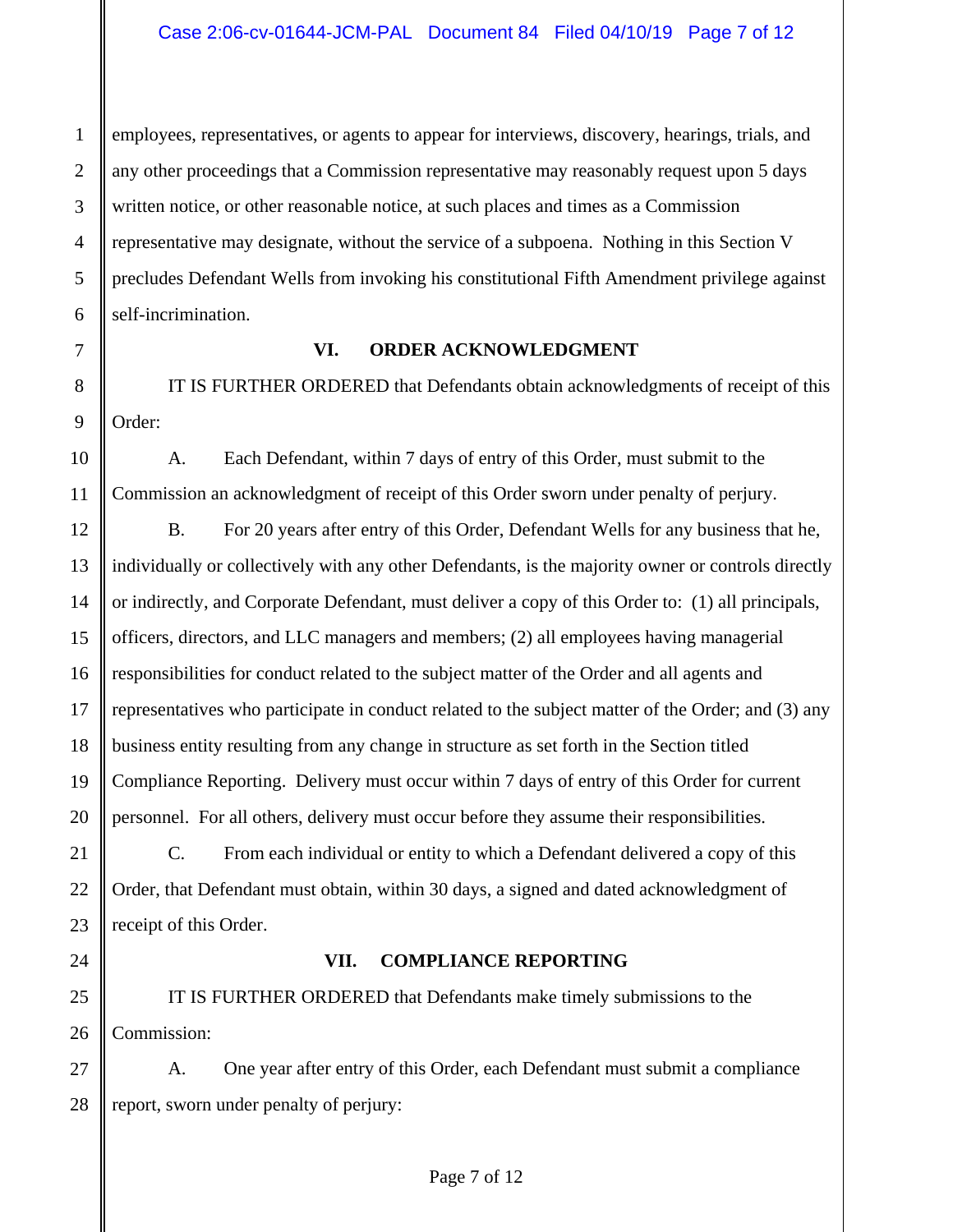1. Each Defendant must: (a) identify the primary physical, postal, and email address and telephone number, as designated points of contact, which representatives of the Commission may use to communicate with Defendant; (b) identify all of that Defendant's businesses by all of their names, telephone numbers, and physical, postal, email, and Internet addresses; (c) describe the activities of each business, including the goods and services offered, the means of advertising, marketing, and sales, and the involvement of any other Defendant (which Defendant Wells must describe if he knows or should know due to his own involvement); (d) describe in detail whether and how that Defendant is in compliance with each Section of this Order; and (e) provide a copy of each Order Acknowledgment obtained pursuant to this Order, unless previously submitted to the Commission.

2. Additionally, Defendant Wells must: (a) identify all telephone numbers and all physical, postal, email and Internet addresses, including all residences; (b) identify all business activities, including any business for which such Defendant performs services whether as an employee or otherwise and any entity in which such Defendant has any ownership interest; and (c) describe in detail such Defendant's involvement in each such business, including title, role, responsibilities, participation, authority, control, and any ownership.

B. For 20 years after entry of this Order, each Defendant must submit a compliance notice, sworn under penalty of perjury, within 14 days of any change in the following:

1. Each Defendant must report any change in: (a) any designated point of contact; or (b) the structure of any Corporate Defendant or any entity that Defendant has any ownership interest in or controls directly or indirectly that may affect compliance obligations arising under this Order, including: creation, merger, sale, or dissolution of the entity or any subsidiary, parent, or affiliate that engages in any acts or practices subject to this Order.

28

1

2

3

4

5

6

7

8

9

10

11

12

13

14

15

16

17

18

19

20

21

22

23

24

25

26

27

2. Additionally, Defendant Wells must report any change in: (a)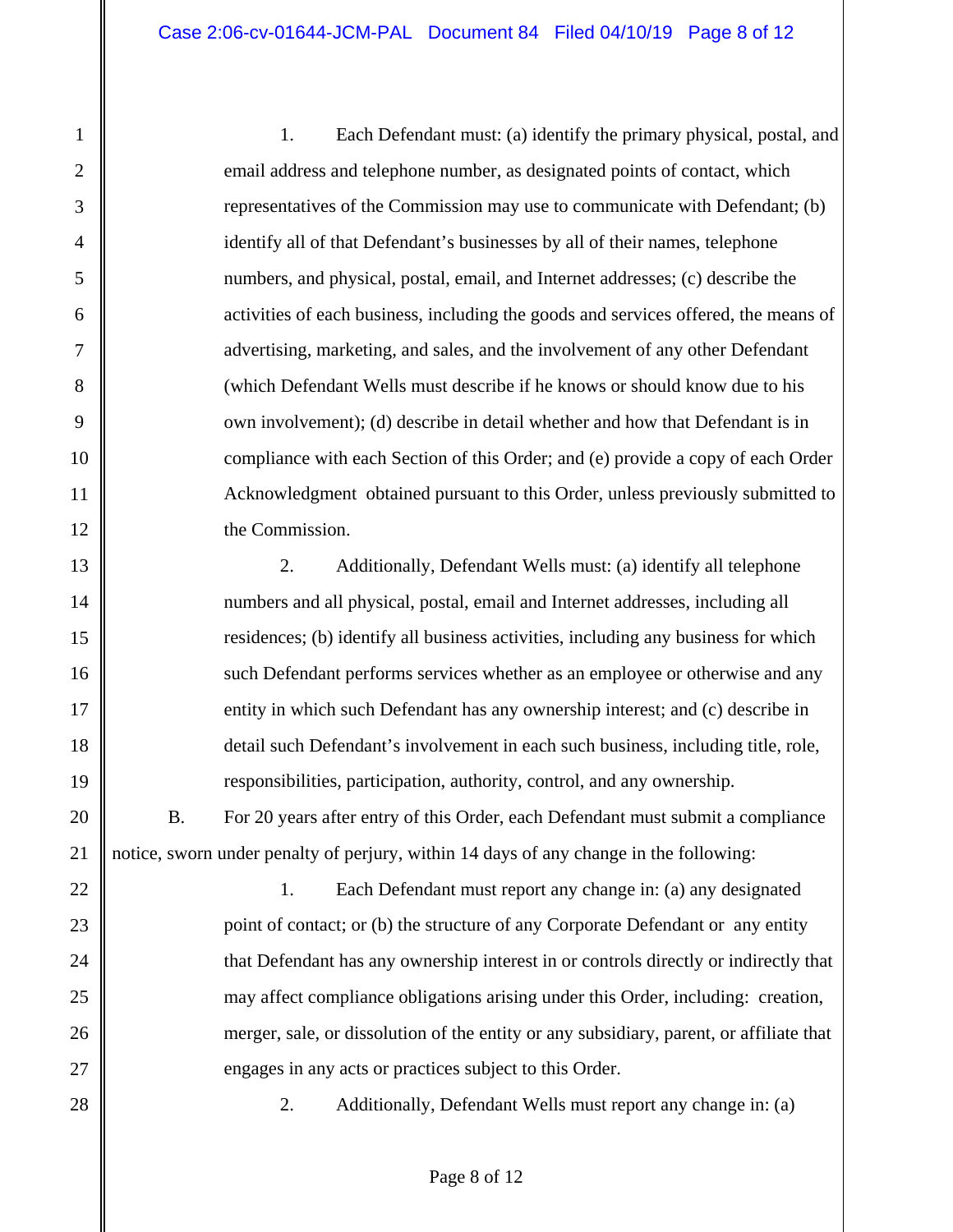name, including aliases or fictitious name, or residence address; or (b) title or role in any business activity, including any business for which he performs services whether as an employee or otherwise and any entity in which he has any ownership interest, and identify the name, physical address, and any Internet address of the business or entity.

C. Each Defendant must submit to the Commission notice of the filing of any bankruptcy petition, insolvency proceeding, or similar proceeding by or against such Defendant within 14 days of its filing.

D. Any submission to the Commission required by this Order to be sworn under penalty of perjury must be true and accurate and comply with 28 U.S.C. § 1746, such as by concluding: "I declare under penalty of perjury under the laws of the United States of America that the foregoing is true and correct. Executed on: \_\_\_\_\_" and supplying the date, signatory's full name, title (if applicable), and signature.

E. Unless otherwise directed by a Commission representative in writing, all submissions to the Commission pursuant to this Order must be emailed to DEbrief@ftc.gov or sent by overnight courier (not the U.S. Postal Service) to: Associate Director for Enforcement, Bureau of Consumer Protection, Federal Trade Commission, 600 Pennsylvania Avenue NW, Washington, DC 20580. The subject line must begin: *FTC v. Thomas Wells*, FTC File No. X070025.

#### **VIII. RECORDKEEPING**

IT IS FURTHER ORDERED that Defendants must create certain records for 20 years after entry of this Order, and retain each such record for 5 years. Specifically, Corporate Defendant and Defendant Wells for any business that such Defendant, individually or collectively with any other Defendants, is a majority owner or controls directly or indirectly, must create and retain the following records:

A. accounting records showing the revenues from all goods or services sold; B. personnel records showing, for each Person providing services, whether as an employee or otherwise, that Person's: name; addresses; telephone numbers; job title or position;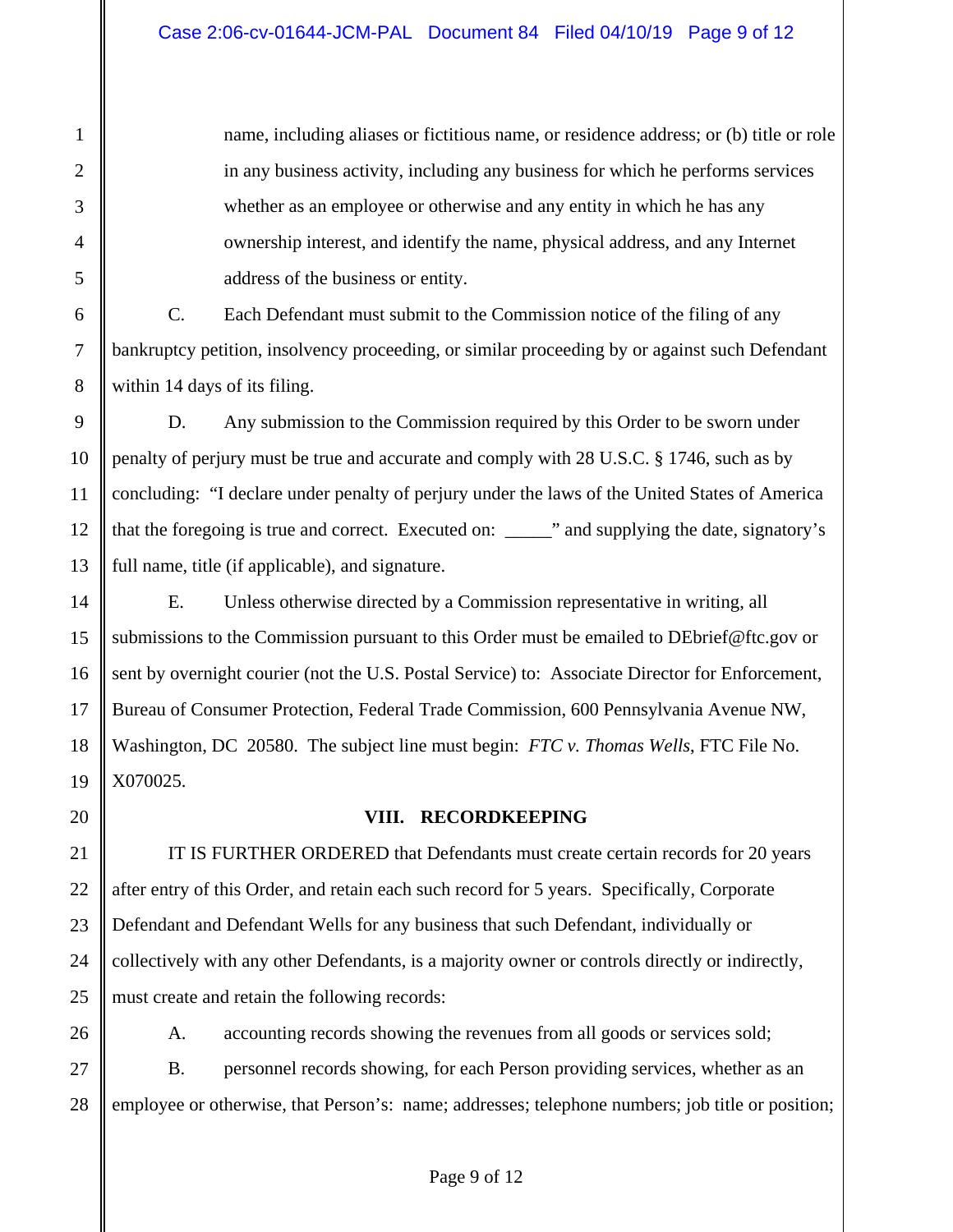dates of service; and (if applicable) the reason for termination;

C. records of all consumer complaints and refund requests, whether received directly or indirectly, such as through a third party, and any response; and

D. all records necessary to demonstrate full compliance with each provision of this Order, including all submissions to the Commission.

1

2

3

4

5

6

7

8

9

10

11

12

13

14

15

16

17

18

19

20

21

22

23

24

25

26

27

28

#### **IX. COMPLIANCE MONITORING**

IT IS FURTHER ORDERED that, for the purpose of monitoring Defendants' compliance with this Order:

A. Within 14 days of receipt of a written request from a representative of the Commission, each Defendant must: submit additional compliance reports or other requested information, which must be sworn under penalty of perjury; appear for depositions; and produce documents for inspection and copying. The Commission is also authorized to obtain discovery, without further leave of court, using any of the procedures prescribed by Federal Rules of Civil Procedure 29, 30 (including telephonic depositions), 31, 33, 34, 36, 45, and 69.

B. For matters concerning this Order, the Commission is authorized to communicate directly with each Defendant. Defendants must permit representatives of the Commission to interview any employee or other Person affiliated with any Defendant who has agreed to such an interview. The Person interviewed may have counsel present.

C. The Commission may use all other lawful means, including posing, through its representatives as consumers, suppliers, or other individuals or entities, to Defendants or any individual or entity affiliated with Defendants, without the necessity of identification or prior notice. Nothing in this Order limits the Commission's lawful use of compulsory process, pursuant to Sections 9 and 20 of the FTC Act, 15 U.S.C. §§ 49, 57b-1.

D. Upon written request from a representative of the Commission, any consumer reporting agency must furnish consumer reports concerning Defendant Wells, pursuant to Section 604(1) of the Fair Credit Reporting Act, 15 U.S.C. §1681b(a)(1).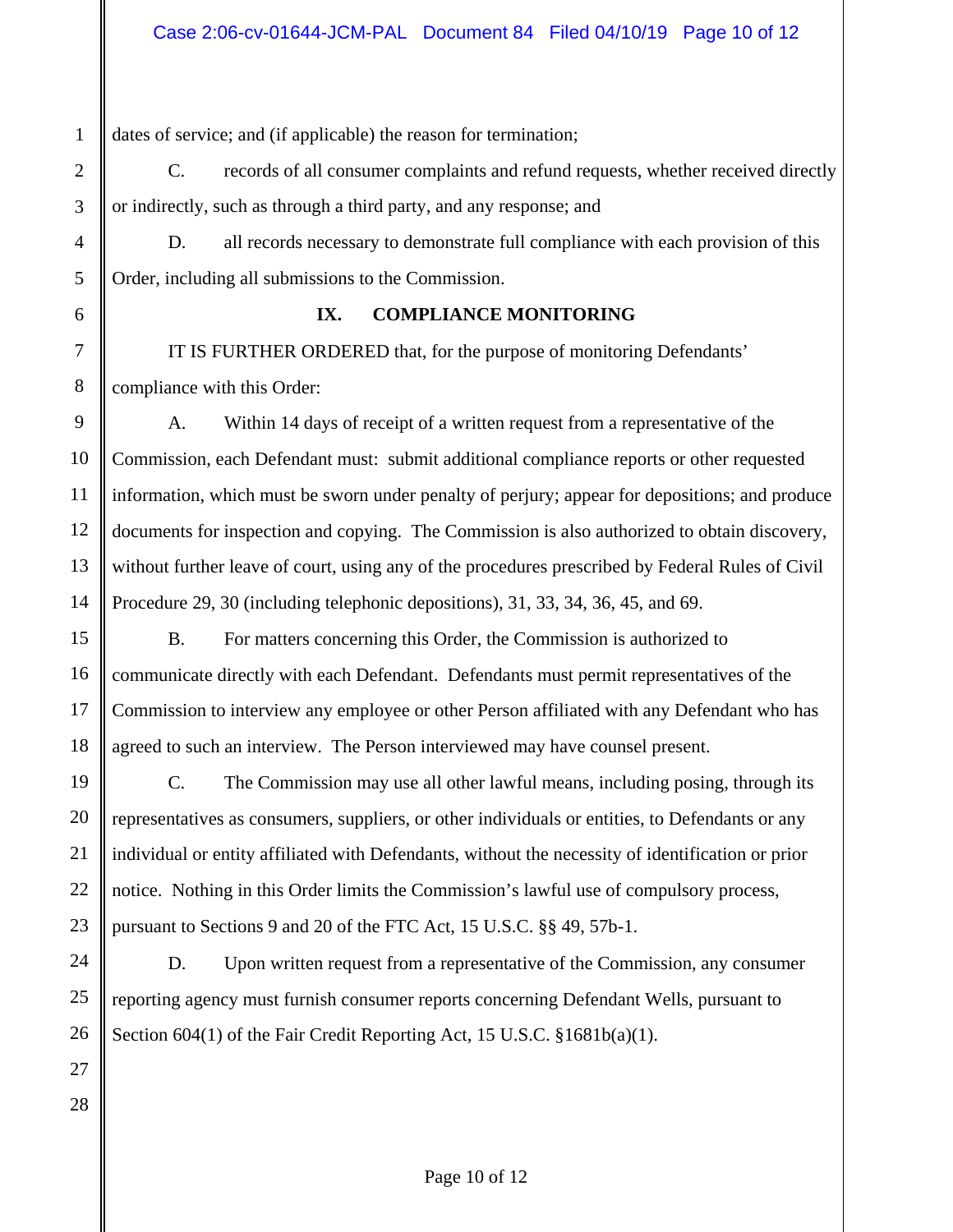| $\mathbf 1$    |      |
|----------------|------|
| $\overline{c}$ |      |
| 3              | purp |
| $\overline{4}$ |      |
| 5              |      |
| 6              |      |
| 7              |      |
| 8              |      |
| 9              |      |
| 10             |      |
| 11             |      |
| 12             |      |
| 13             |      |
| 14             |      |
| 15             |      |
| 16             |      |
| 17             |      |
| 18             |      |
| 19             |      |
| 20             |      |
| 21             |      |
| 22             |      |
| 23             |      |
| 24             |      |
| 25             |      |
| 26             |      |
| 27             |      |
| 28             |      |
|                |      |

### **X. RETENTION OF JURISDICTION**

IT IS FURTHER ORDERED that this Court retains jurisdiction of this matter for poses of construction, modification, and enforcement of this Order.

IT IS SO ORDERED:

amis C. Mahan

UNITED STATES DISTRICT JUDGE

DATED: <u>April 10, 2019</u>